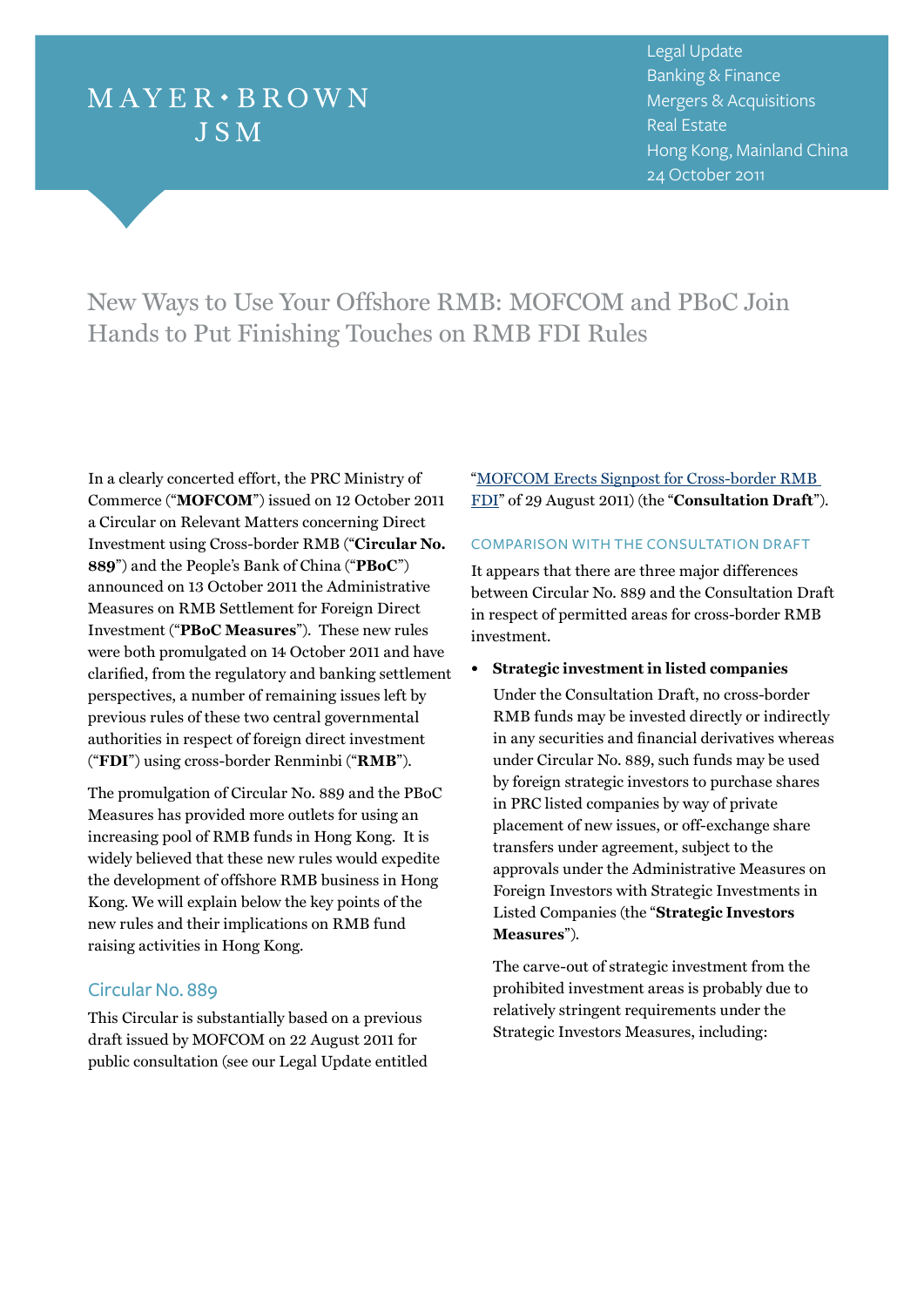- » a minimum of 10% shareholding in an invested company;
- » a three-year lock-up period; and
- » strong financial resources required for strategic investors,

all of which would minimize (if not prevent) possible speculative (hot money) RMB investment by foreign investors in PRC domestic stock market.

**• Repayment of onshore and offshore loans**

Circular No. 889 also permits the use of offshore RMB funds to repay onshore and offshore loans (presumably including shareholder loans), which was listed in the Consultation Draft as one of the prohibited areas for use of cross-border RMB funds.

**• No requirement for letters of undertaking**

Circular No. 889 removes the requirement in the Consultation Draft for a foreign investor to submit a letter of undertaking not to invest cross-border RMB in prohibited areas.

## **PBoC Measures**

#### RMB settlement accounts

Any foreign investor wishing to bring in and use its legitimately raised RMB funds to settle payments for FDI transactions must open an RMB settlement account (人民币结算账户), which is a current account for RMB receipts and expenditures. For the purpose of making cross-border RMB FDI transactions, the principal rules governing the opening and operation of RMB settlement accounts include:

» the Measures on Administration of RMB Settlement Accounts (issued by PBoC on 10 April 2003) (the "**RMB Settlement Account Measures**") and their Detailed Rules for Implementation (issued by PBoC on 19 January 2005); and

» the Measures on Administration of RMB Settlement Accounts for Foreign Entities (effective as from 1 October 2010).

#### Circul ar No. 145

Earlier this year, PBoC issued Circular [2011] No. 145 ("**Circular No. 145**"), which set out in general the banking settlement of capital account transactions using cross-border RMB (see our Legal Update entitled ["Recent Developments in RMB Cross-Border](http://www.mayerbrown.com/publications/article.asp?id=11322&nid=6)  [Settlements"](http://www.mayerbrown.com/publications/article.asp?id=11322&nid=6) of 21 July 2011 ). However, Circular No. 145 fails to provide sufficient guidelines for foreign investors to follow in opening and operating their RMB settlement accounts for FDI projects.

#### Role of PBoC Measures

The PBoC Measures aim to fill the gap left by Circular No. 145 and have specified on a comprehensive basis:

- the procedures for opening RMB settlement accounts for various FDI transactions;
- the documents required to open and operate RMB settlement accounts; and
- restrictions on operation of RMB settlement accounts.

Relevant matters under the PBoC Measures on opening and operation of settlement accounts for RMB FDI transactions are summarised in the table below.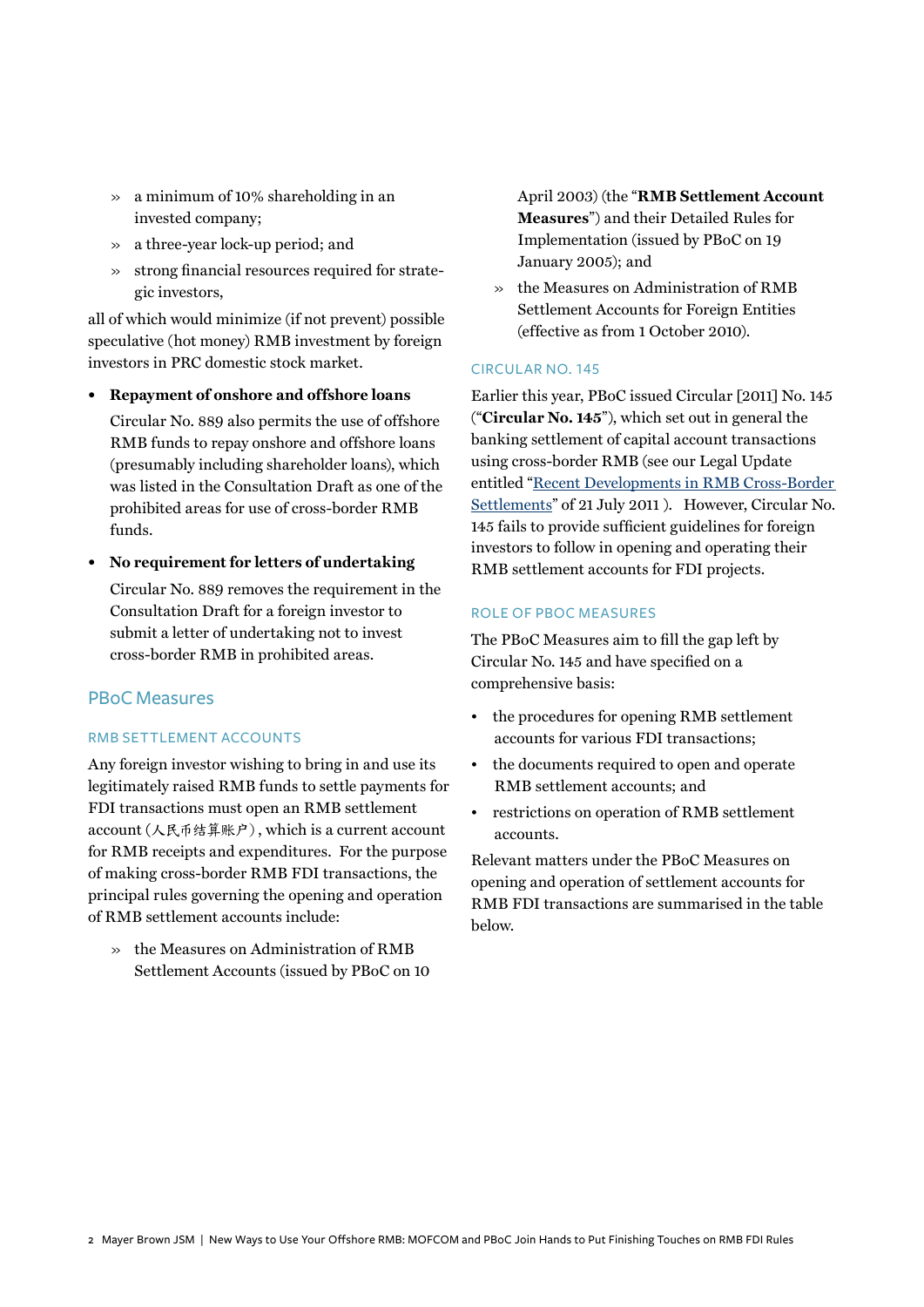| <b>Transaction</b>                                                                                | <b>Settlement</b><br>account type                                | <b>Account holder(s)</b> | <b>Required documents to be</b><br>presented to banks                                                                                                                                                                                                                      | <b>Restrictions on</b><br>account<br>operation                                                                                     |
|---------------------------------------------------------------------------------------------------|------------------------------------------------------------------|--------------------------|----------------------------------------------------------------------------------------------------------------------------------------------------------------------------------------------------------------------------------------------------------------------------|------------------------------------------------------------------------------------------------------------------------------------|
| Initial capital costs<br>for greenfield FIE                                                       | Dedicated<br>account for<br>RMB initial<br>capital costs         | Foreign investor(s)      | Payment instructions;<br>٠<br>statement of fund uses; and<br>$\bullet$<br>letter of undertaking on fund<br>uses                                                                                                                                                            | Any balance will<br>be transferred to<br>RMB capital<br>account or<br>refunded to the<br>investors after<br>FIE is<br>incorporated |
| Capital contributions<br>of greenfield and<br>existing FIE                                        | Dedicated RMB<br>capital account                                 | Foreign investor         | FIE Approval Certificate;<br>$\bullet$<br><b>Business Licence;</b><br>$\bullet$<br>Organization Code<br>$\bullet$<br>Certificate;<br>Registration with PBoC's<br>local counterpart<br>For investment in real<br>$\bullet$<br>estate projects, filing with<br><b>MOFCOM</b> | No cash deposits<br>or withdrawals<br>are permitted                                                                                |
| Incorporation of<br>greenfield FIE<br>through merger and<br>acquisition of<br>domestic enterprise | Dedicated RMB<br>account for<br>merger and<br>acquisition        | Domestic seller          | As per the RMB Settlement<br>Account Measures and other<br>relevant rules                                                                                                                                                                                                  | No cash deposits<br>or withdrawals<br>are permitted                                                                                |
| Payment for transfers<br>of share/equity held<br>by Chinese investor in<br>existing FIE           | <b>Dedicated RMB</b><br>account for<br>share/equity<br>transfers | Chinese investor         | As per the RMB Settlement<br>Account Measures and other<br>relevant rules                                                                                                                                                                                                  | No cash deposits<br>or withdrawals<br>are permitted                                                                                |
| Reinvestment or<br>increase in capital<br>contributions using<br>onshore RMB fund <sup>1</sup>    | Dedicated RMB<br>account for<br>reinvestment                     | Foreign investor         | $\bullet$<br>RMB reinvestment approval<br>and filing documents; and<br>tax payment certificates                                                                                                                                                                            |                                                                                                                                    |
| <b>RMB</b> equity<br>investment by FIE<br>holding/venture<br>capital/equity<br>investment company | Dedicated RMB<br>capital account                                 | Equity investor          | As per the RMB Settlement<br>Account Measures and other<br>relevant rules                                                                                                                                                                                                  | No cash deposits<br>or withdrawals<br>are permitted                                                                                |
| Offshore-sourced<br>RMB loans borrowed<br>by FIEs                                                 | Dedicated RMB<br>loan deposit<br>account                         | FIE borrower             | RMB loan agreements;<br>$\bullet$<br>payment instructions;<br>statement of fund uses; and<br>$\bullet$<br>tax payment certificates                                                                                                                                         |                                                                                                                                    |

*1 The "onshore RMB fund" refers to RMB funds derived by foreign investors from post-tax profit distribution, investment recouped by foreign investors ahead of Chinese counterparts in a Sino-foreign cooperative joint venture, FIE liquidation proceeds, FIE capital reduction and FIE share/equity transfers.*

3 Mayer Brown JSM | New Ways to Use Your Offshore RMB: MOFCOM and PBoC Join Hands to Put Finishing Touches on RMB FDI Rules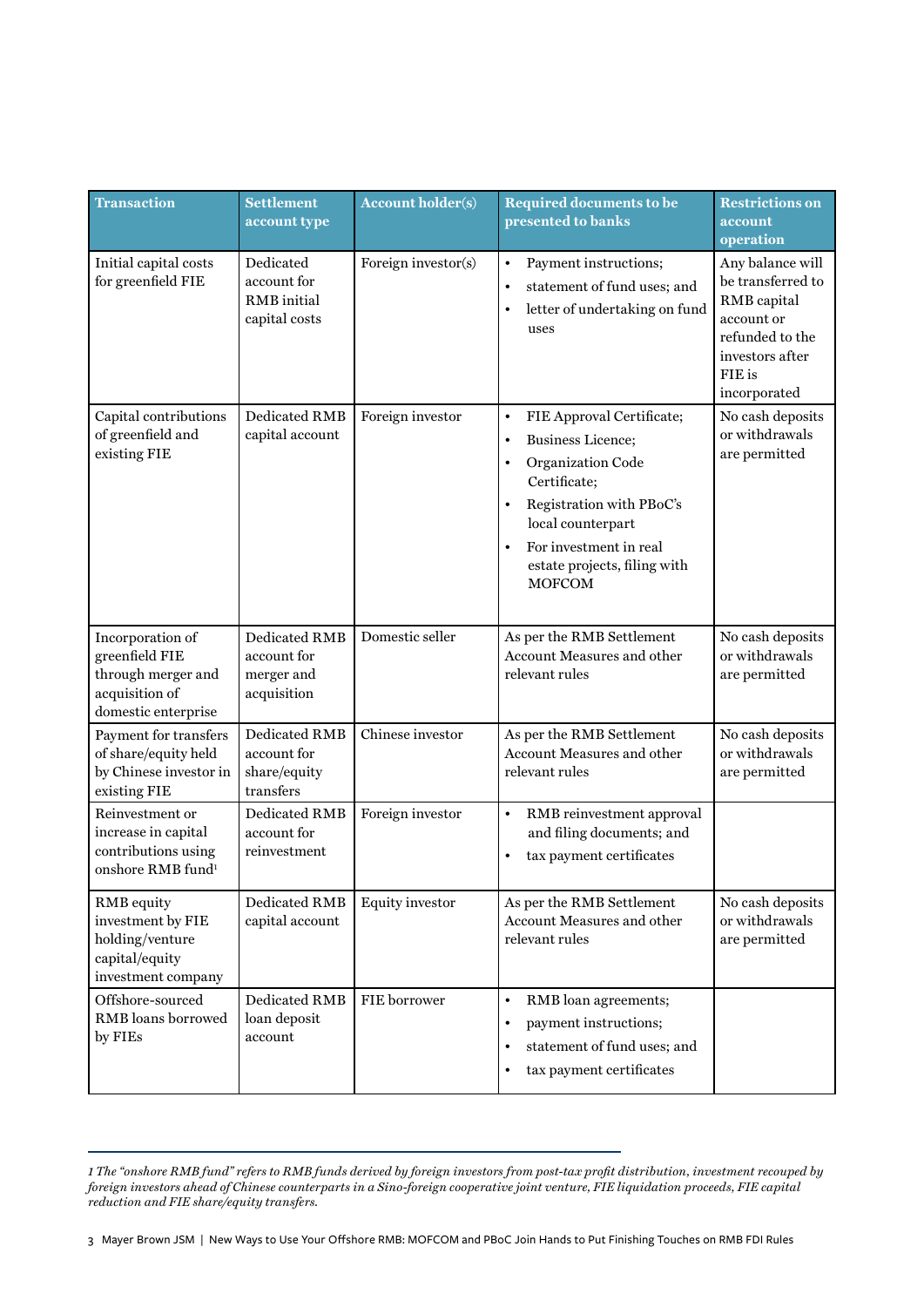#### Other key points

To monitor inflows, uses and outflows of RMB funds, the PBoC Measures also specify the following key points:

- Each FIE using cross-border RMB funds must file required information with relevant local counterpart of PBoC and amend the filed information in case of any material changes;
- Each FIE using cross-border RMB funds must arrange for qualified PRC accountants to verify any RMB-denominated capital contributions by foreign investors and issue capital verification report, which is a key supporting document for any fund transfers from an RMB settlement account;
- RMB-denominated loans borrowed by any FIE from its shareholders, affiliated companies or offshore financial institutions must be aggregated with its foreign exchange loans to determine the total borrowing amount of the FIE; and
- Relevant account-opening banks must perform supervisory duties to ensure the genuineness and compliance of uses of RMB capital and loans; to report inflows and outflows of RMB funds to the monitoring system for cross-border RMB receipts and payments; and to combat against any moneylaundering and counter-terrorist financing transactions.

# Implications for RMB Fund Raising Activities in Hong Kong

#### EXPANSION OF RANGE OF OFFSHORE RMB USES

In recent years, the Hong Kong government has been paying considerable effort to expand the width and depth of RMB fund raising activities in Hong Kong. In particular, RMB-denominated corporate bonds ("**Dim Sum bonds**") have become very popular and the range of participating issuers has expanded significantly from predominantly the sovereign and

banks in mainland PRC to Hong Kong and multinational companies and international financial institutions. In fact, the Dim Sum bond market of Hong Kong is the largest outside the mainland. Besides Dim Sum bonds, The Stock Exchange of Hong Kong Limited is also promoting diligently RMB equity offerings in Hong Kong including RMB initial public offerings ("**IPOs**") and RMB follow-on offerings such as placing, rights issue and open offer, etc. and various measures have been implemented to cope with such development.

# Construction of offshore RMB fund r aising **PLATFORM**

Until the promulgation of Circular No. 889 and the PBoC Measures, issuers participating in such crossborder RMB financing activities had faced a major obstacle: remittance of RMB from Hong Kong to mainland PRC was not streamlined and required case-by-case governmental approvals. Also, RMB funds raised offshore could only be used for limited purposes. With the new rules in place, RMB funds in Hong Kong will have more investment channels in mainland PRC as explained above. Permitting Hong Kong entities with RMB funds to finance direct investments in mainland PRC would certainly encourage the holding of offshore RMB funds, thus increasing the pool size of offshore RMB funds and RMB liquidity. It would also increase the appetite of Hong Kong enterprises to make use of the RMB fund-raising platform in Hong Kong to raise funds in RMB through debt (such as Dim Sum bonds) and/or equity (such as RMB IPOs and RMB follow-on offerings).

# Conclusion

Circular No. 889 and the PBoC Measures clearly reflect the awareness by MOFCOM and PBoC of an increasing demand for concerted rules by regulatory authorities concerning cross-border RMB fund for FDI projects. These new rules provide clearer and